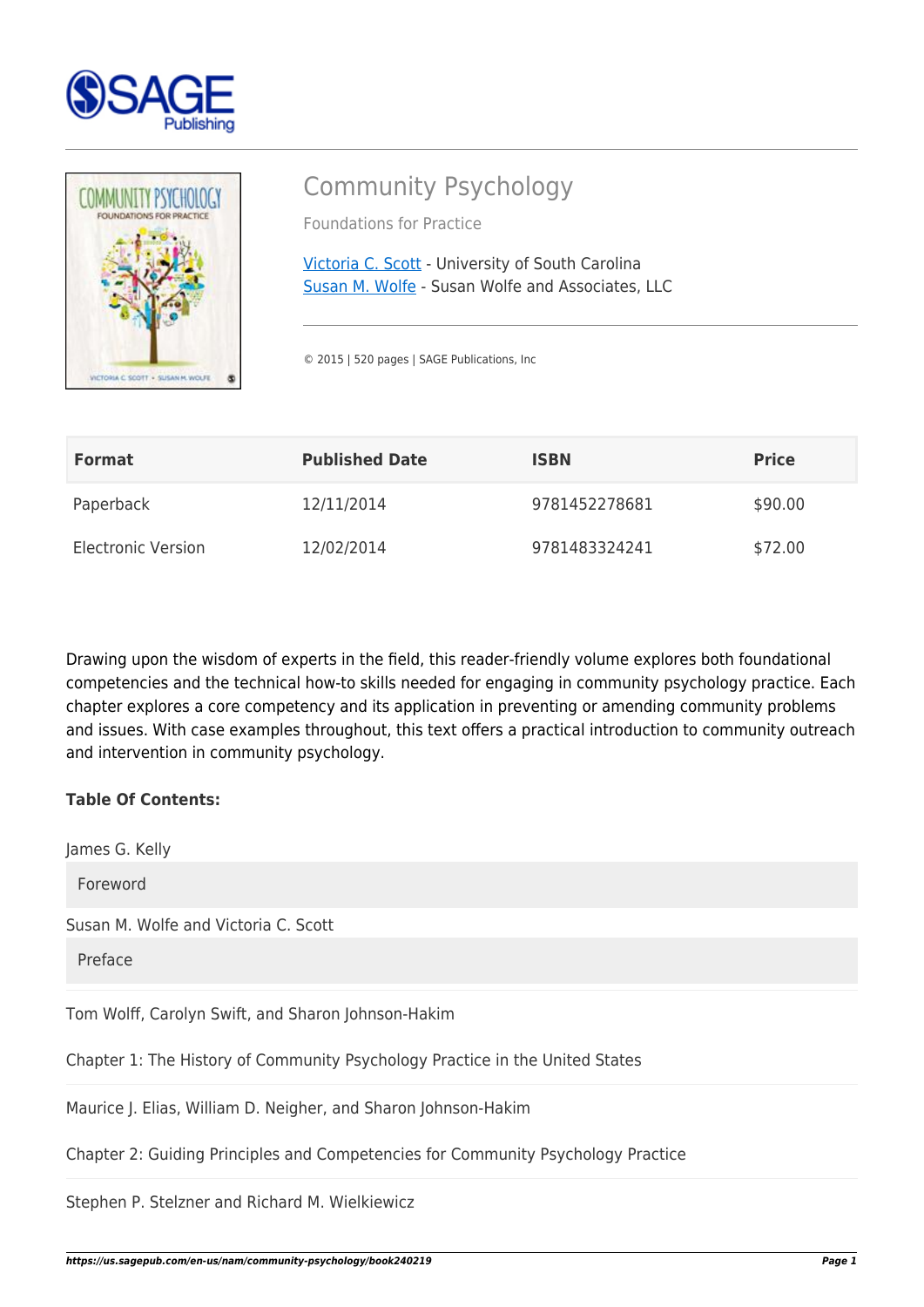## Kien S. Lee

Chapter 4: Effecting Social Change in Diverse Contexts: The Role of Cross-Cultural Competency

Michael Morris

Chapter 5: Professional Judgment and Ethics

Jomella Watson-Thompson, Vicki Collie-Akers, Nikki Keene Woods, Kaston D. Anderson-Carpenter, Marvia D. Jones, and Erica L. Taylor

Chapter 6: Participatory Approaches for Conducting Community Needs and Resources Assessments

Scotney Evans, Catherine Raymond, and Douglas D. Perkins

Chapter 7: Organizational and Community Capacity Building

Paul W. Speer and Brian D. Christens

Chapter 8: Community Organizing

Judah J. Viola, Bradley D. Olson, Suzette Fromm Reed, Tiffeny R. Jimenez and Christina M. Smith

Chapter 9: Building and Strengthening Collaborative Community Partnerships

Leonard A. Jason, Christopher R. Beasley and Bronwyn A. Hunter

Chapter 10: Advocacy and Social Justice

Richard A. Jenkins

Chapter 11: Planning, Implementing, and Developing Evidence-Based Interventions in the Context of Federally Funded Programs

David M. Fetterman

Chapter 12: Empowerment Evaluation and Community Psychology: An Alignment of Values and Principles Designed to Improve the Human Condition

Susan M. Wolfe, Louis G. Tornatzky, and Benjamin C. Graham

Chapter 13: Dissemination and Sustainability: Changing the World and Making It Stick

Susan D. McMahon, Tiffeny R. Jimenez, Meg A. Bond, Susan M. Wolfe, and Allen W. Ratcliffe

Chapter 14: Community Psychology Education and Practice Careers in the 21st Century